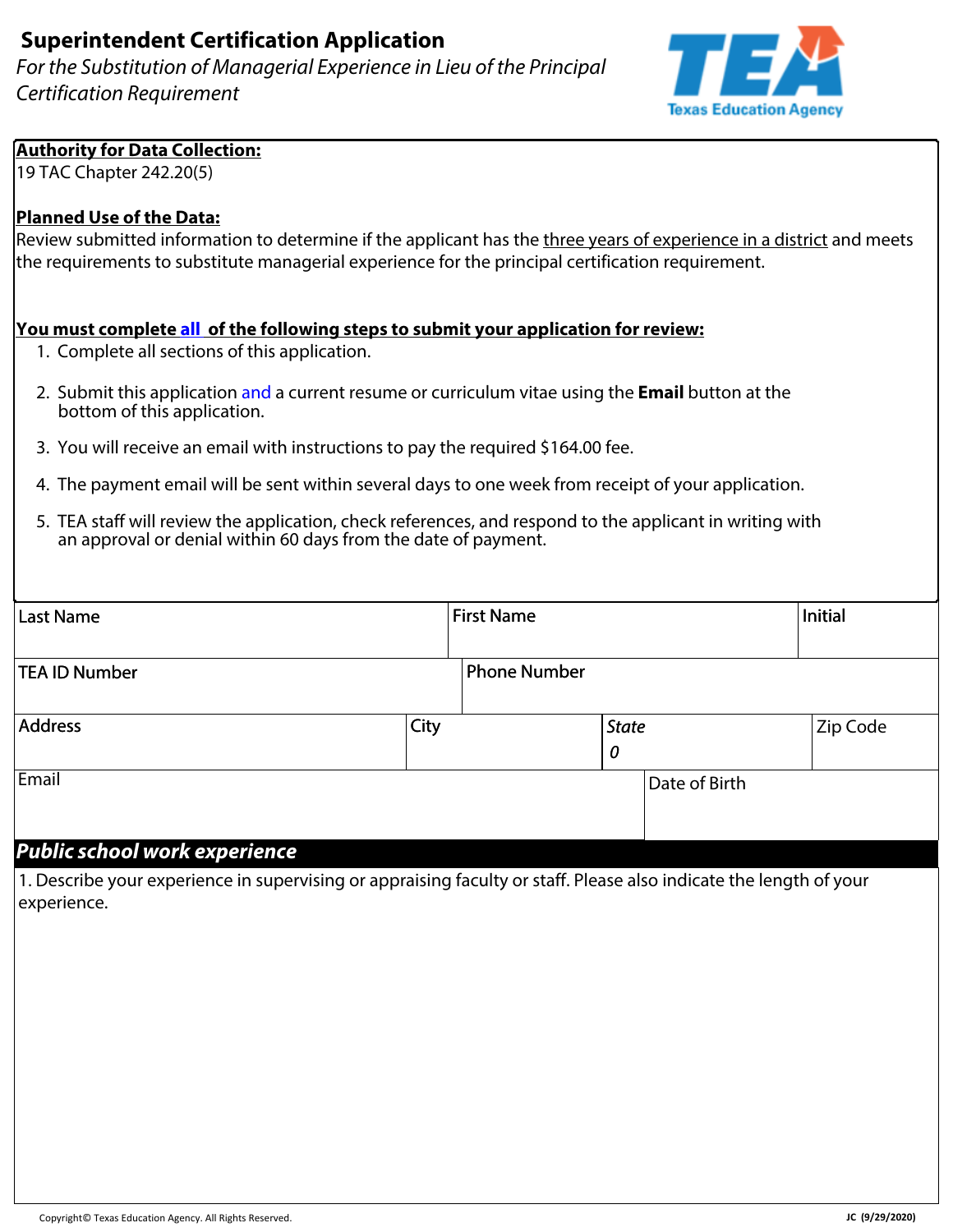*For the Substitution of Managerial Experience in Lieu of the Principal Certification Requirement*



1. Describe your experience in supervising or appraising faculty or staff. Please also indicate the length of your experience (continued).

2. Describe your experience in conducting district-level planning and coordination of programs, activities, or initiatives. Please also indicate the length of your experience.

3. Describe your experience with creating and/or maintaining a budget. Please also indicate the length of your experience.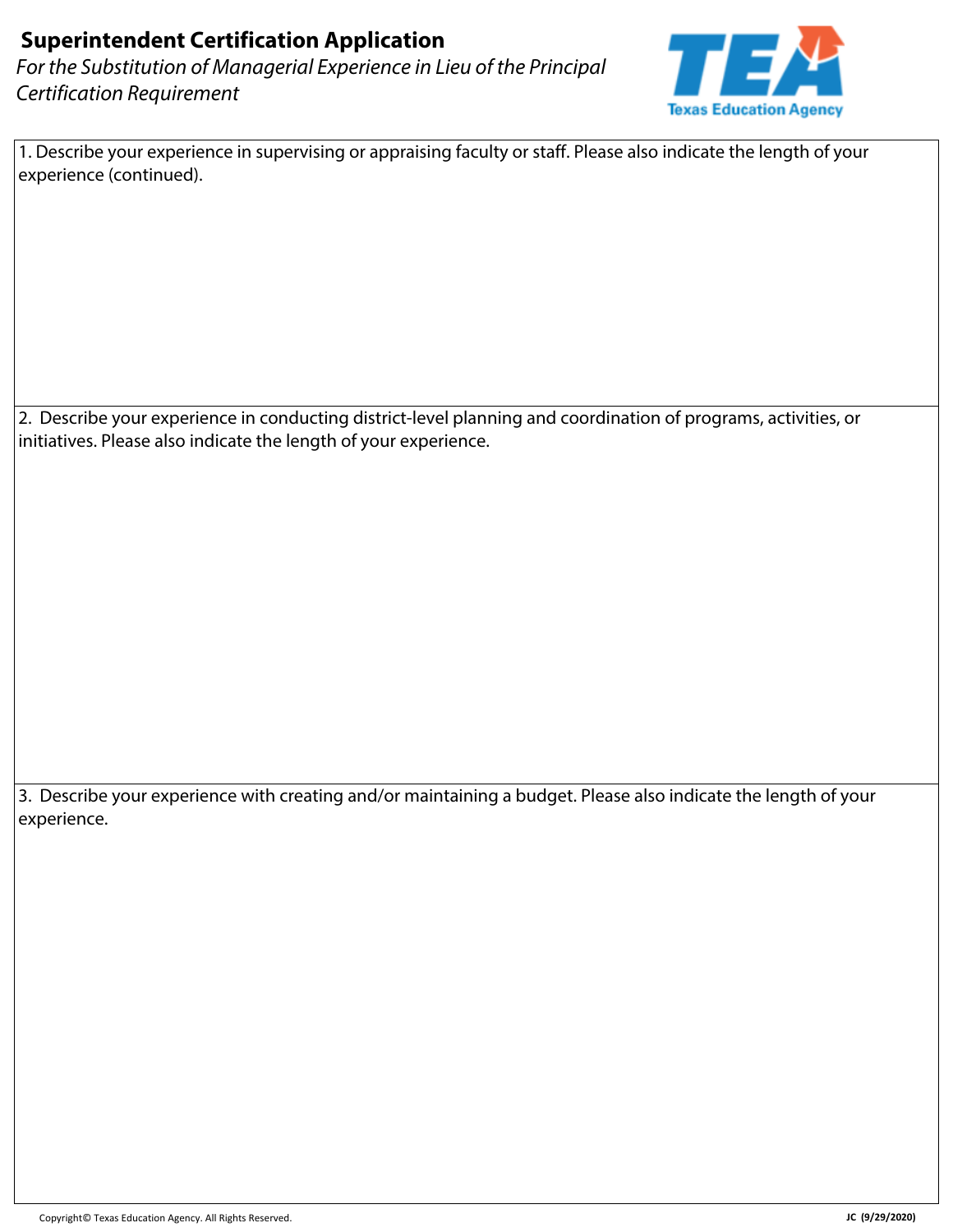*For the Substitution of Managerial Experience in Lieu of the Principal Certification Requirement*



| 3. Describe your experience with creating and/or maintaining a budget. Please also indicate the length of your |  |
|----------------------------------------------------------------------------------------------------------------|--|
| experience (continued).                                                                                        |  |

#### *References: List the names of three persons qualified to comment regarding your managerial experience.*

| E    |                      |                     |                           |
|------|----------------------|---------------------|---------------------------|
| Name | <b>Email Address</b> | <b>Phone Number</b> | <b>Title and District</b> |
| Name | <b>Email Address</b> | <b>Phone Number</b> | Title and District        |
| Name | <b>Email Address</b> | <b>Phone Number</b> | Title and District        |

### *Applicant's Affidavit:*

- *1. The above information is to the best of my knowledge, a true statement of facts concerning personal information and work experience.*
- *2. I understand any deficiency found in this Application may cause my application to be rejected.*

| Name      | Date |
|-----------|------|
| Signature |      |

**After you have completed the online application and paid the \$164 fee for the review of credentials click on the email button to submit this completed application and attach your resume or curriculum vitae (you may print, sign, and scan this application if you are unable to use the digital signature).** 

### **Email SuperCert@tea.texas.gov**